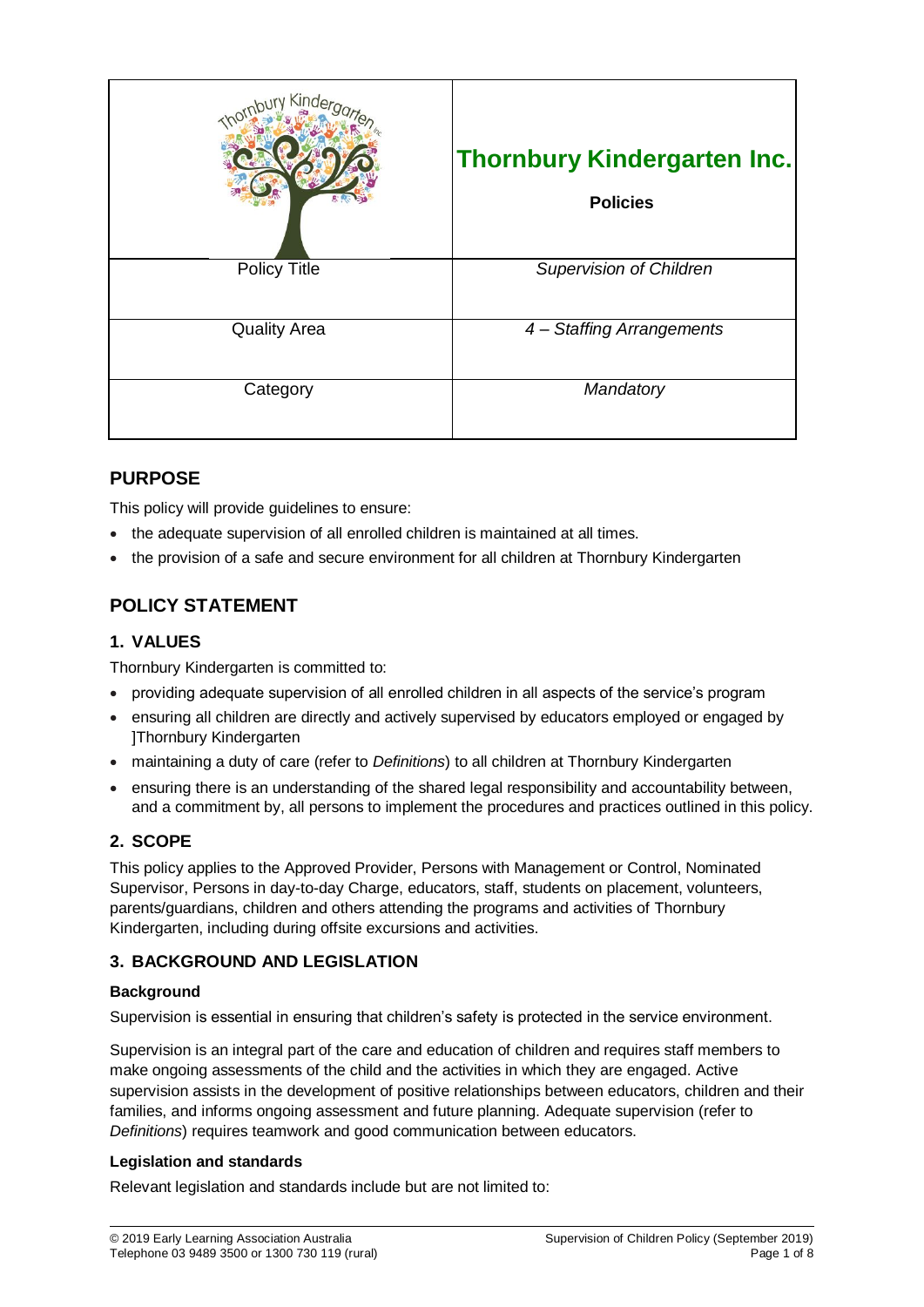- Child Safe Standards
- Child Wellbeing and Safety Act 2005 (Vic)
- *Education and Care Services National Law Act 2010*
- *Education and Care Services National Regulations 2011*
- *National Quality Standard*, Quality Area 2: Children's Health and Safety
- *Occupational Health and Safety Act 2004*

# **4. DEFINITIONS**

The terms defined in this section relate specifically to this policy. For commonly used terms e.g. Approved Provider, Nominated Supervisor, Regulatory Authority etc. refer to the *General Definitions* section of the PolicyWorks manual provided in each foyer.

**Adequate supervision:** (In relation to this policy) . Services are required to comply with the legislative requirements for educator-to-child ratios at all times. Supervision contributes to protecting children from hazards that may emerge in play, including hazards created by the equipment used.

Adequate supervision refers to constant, active and diligent supervision of every child at the service. Adequate supervision requires that educators are in a position to observe each child, respond to individual needs, and immediately intervene if necessary. Variables affecting supervision levels include:

- number, age and abilities of children
- number and positioning of educators
- current activity of each child
- areas in which the children are engaged in an activity (visibility and accessibility)
- developmental profile of each child and of the group of children
- experience, knowledge and skill of each educator
- need for educators to move between areas (effective communication strategies).

**Attendance Record:** Kept by the service to record details of each child attending the service including name, time of arrival and departure, signature of person delivering and collecting the child or of the Nominated Supervisor or educator (Regulation 158(1)).

**Duty of care:** A common law concept that refers to the responsibilities of organisations and staff to provide people with an adequate level of protection against harm and all reasonable foreseeable risk of injury. In the context of this policy, duty of care refers to the responsibility of education and care services and their staff to provide children with an adequate level of care and protection against foreseeable harm and injury.

**Hazard:** A source or situation with a potential for harm in terms of human injury or ill health, damage to property, damage to the environment or a combination of these.

**Incident, Injury, Trauma and Illness Record:** Contains details of any incident, injury, trauma or illness that occurs while the child is being educated and cared for by the service. Any incident, injury, trauma or illness must be recorded as soon as is practicable but not later than 24 hours after the occurrence. Details required include the:

- name and age of the child
- circumstances leading to the incident, injury, trauma or illness (including any symptoms)
- time and date
- details of action taken by the service including any medication administered, first aid provided or medical personnel contacted
- details of any witnesses
- names of any person the service notified or attempted to notify, and the time and date of this
- signature of the person making the entry, and time and date of this.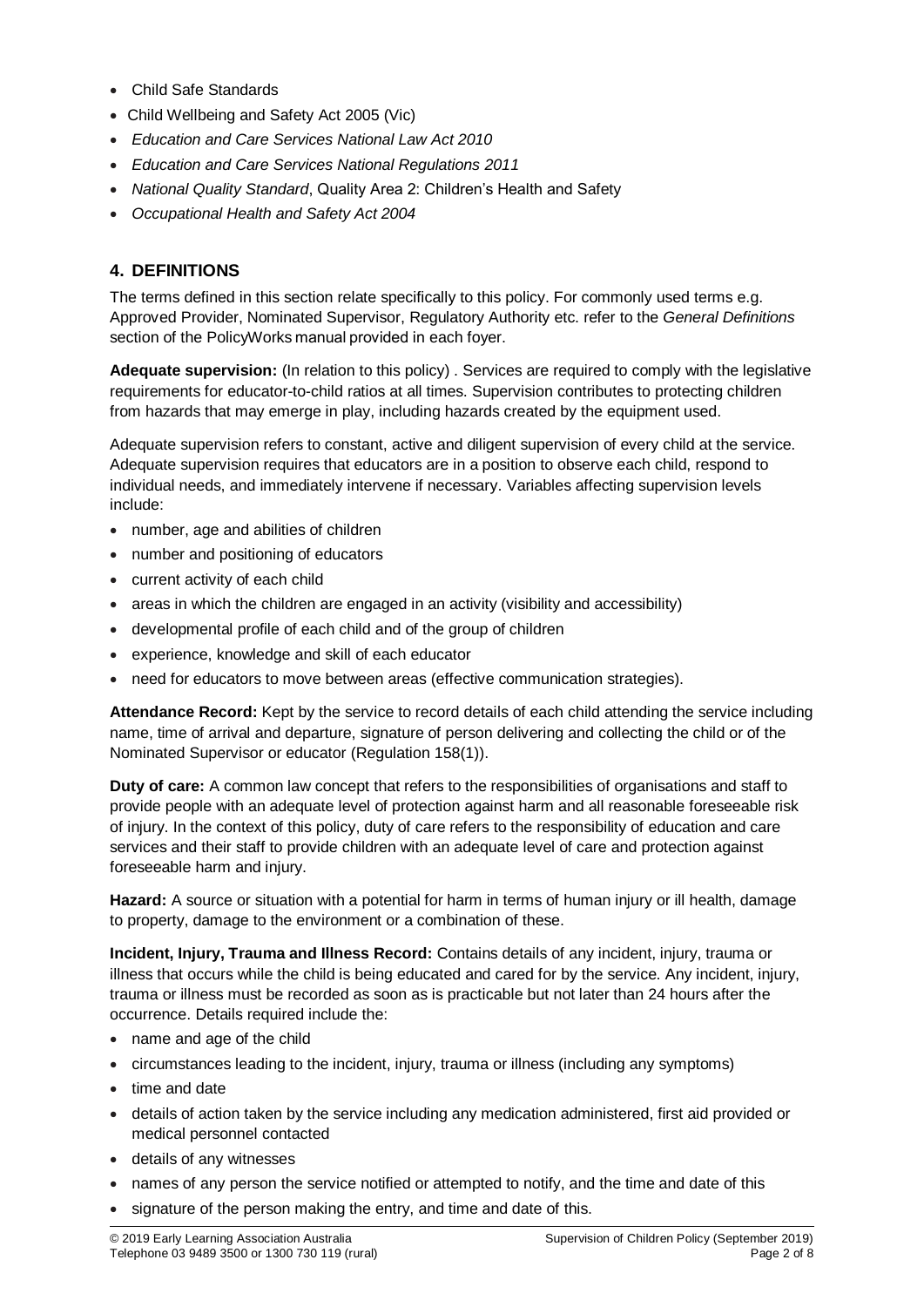These details need to be kept for the period of time specified in Regulation 183. A sample *Incident, Injury, Trauma and Illness Record* is available on the ACECQA website.

**Notifiable incident:** An incident involving workplace health and safety that is required by law to be reported to WorkSafe Victoria. Notification is required for incidents that result in death or serious injury/illness, or dangerous occurrences. For a complete list of incidents that must be reported to WorkSafe Victoria, refer to the *Guide to Incident Notification* on the WorkSafe Victoria website: [www.worksafe.vic.gov.au](http://www.worksafe.vic.gov.au/)

**Serious incident:** A serious incident (Regulation 12) is defined as any of the following:

- the death of a child while being educated and cared for at the service or following an incident at the service
- any incident involving serious injury or trauma while the child is being educated and cared for, which
	- a reasonable person would consider required urgent medical attention from a registered medical practitioner; or
	- the child attended or ought reasonably to have attended a hospital e.g. a broken limb<sup>\*</sup>
- any incident involving serious illness of a child while that child is being educated and cared for by a service for which the child attended, or ought reasonably to have attended, a hospital e.g. severe asthma attack, seizure or anaphylaxis\*.

\***NOTE**: In some cases (for example rural and remote locations) a General Practitioner conducts consultation from the hospital site. Only treatment related to serious injury or illness or trauma is required to be notified, not other health matters.

any emergency<sup> $\land$ </sup> for which emergency services attended.

^**NOTE**: This means an incident, situation or event where there is an imminent or severe risk to the health, safety or wellbeing of a person/s at an education and care service. It does not mean an incident where emergency services attended as a precaution.

- a child appears to be missing or cannot be accounted for at the service
- a child appears to have been taken or removed from the service in a manner that contravenes the National Regulations
- a child was mistakenly locked in or out of the service premises or any part of the premises.

Examples of serious incidents include amputation (e.g. removal of fingers), anaphylactic reaction requiring hospitalisation, asthma requiring hospitalisation, broken bone/fractures, bronchiolitis, burns, diarrhoea requiring hospitalisation, epileptic seizures, head injuries, measles, meningococcal infection, sexual assault, witnessing violence or a frightening event.

If the approved provider is not aware that the incident was serious until sometime after the incident, they must notify the Regulatory Authority within 24 hours of becoming aware that the incident was serious.

Notifications of serious incidents should be made through the NQA IT System portal [\(http://www.acecqa.gov.au\)](http://www.acecqa.gov.au/). If this is not practicable, the notification can be made initially in whatever way is best in the circumstances.

### **5. SOURCES AND RELATED POLICIES**

#### **Sources**

- Kidsafe: [www.kidsafe.com.au](http://www.kidsafe.com.au/)
- The Royal Children's Hospital Community Information team (formerly Safety Centre) provides information on safety promotion and injury prevention: [www.rch.org.au.](https://www.rch.org.au/home/)
- WorkSafe Victoria: [www.worksafe.vic.gov.au](http://www.worksafe.vic.gov.au/)
- Guide to the National Quality Framework (ACECQA):<http://acecqa.gov.au/>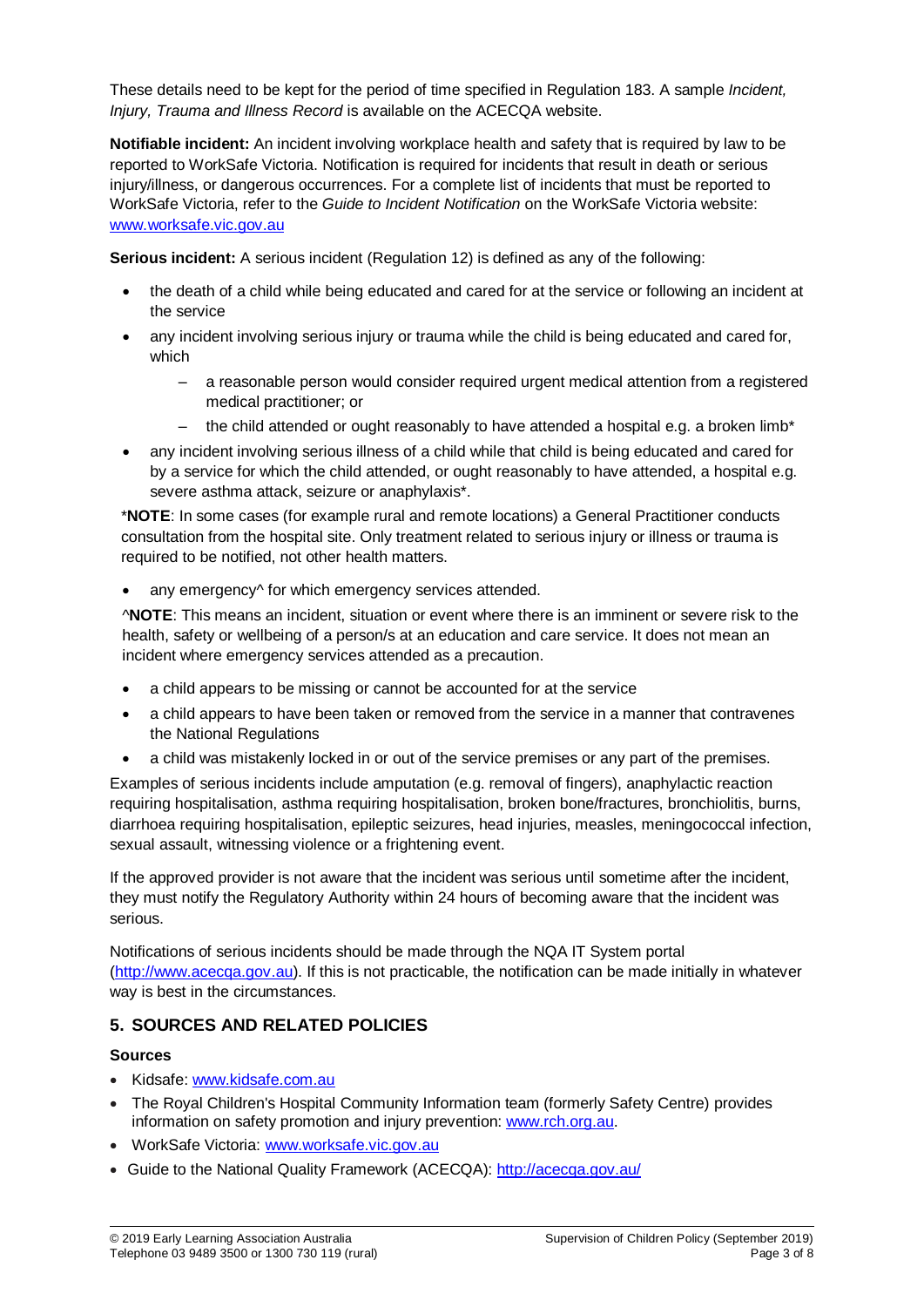Guide to the Education and Care Services National Law 2010 and the Education and Care Services National Regulations 2011 (ACECQA):<http://acecqa.gov.au/>

#### **Service policies**

- *Code of Conduct*
- *Child Protection Policy*
- *Complaints and Grievances Policy*
- *Dealing with Medical Conditions Policy*
- *Delivery and Collection of Children Policy*
- *Excursions and Service Events Policy*
- *Incident, Injury, Trauma and Illness Policy*
- *Interactions with Children Policy*
- *Occupational Health and Safety Policy*
- *Road Safety and Safe Transport Policy*
- *Staffing Policy*
- *Water Safety Policy*

# **PROCEDURES**

#### **The Approved Provider and Persons with Management or Control are responsible for:**

- complying with the legislated educator-to-child ratios at all times (*Education and Care Services National Law Act 2010*: Sections 169(1), *Education and Care Services National Regulations 2011*: Regulations 123, 355, 357, 360)
- counting only those educators who are working directly with children at the service in the educatorto-child ratios (Regulation 122)
- ensuring a minimum of two educators are rostered on duty at all times children are in attendance at the service
- ensuring that children being educated and cared for by the service are adequately supervised (refer to *Definitions*) at all times they are in the care of that service (*Education and Care Services National Law Act 2010*: Section 165(1))
- considering the design and arrangement of the service environment to support active supervision. This may be supported by a supervision plan (refer to the OHS and Safety policy and the Emergency Management Plan (EMP) Risk Assessment as detailed in the Emergency Evacuation Policy.
- managing the risks of abuse or harm to each child, including fulfilling duty of care (refer to *Definitions*) and legal obligations to protect children and prevent any reasonable, foreseeable risk of injury or harm
- identifying high-risk activities, including excursions (refer to *Excursions and Service Events Policy, Road Safety and Safe Transport Policy* and *Water Safety Policy*), through a risk management process, and implementing strategies to improve children's safety e.g. increasing adult-to-child ratios above regulatory requirements (Regulation 101)
- ensuring supervision standards and educator-to-child ratio regulations are maintained during educator breaks, including during lunch breaks
- providing safe spaces for children, which allow for adequate supervision, and which include safe fall zones, good traffic flow, maintenance of buildings and equipment, and minimising trip hazards
- providing staff rosters, and casual and relief staff lists
- developing procedures to inform casual and relief staff about the supervision strategies outlined in this policy
- notifying the Regulatory Authority (DET) within 24 hours of:
	- a serious incident (refer to *Definitions*) occurring at the service, including when a child appears to be missing or cannot be accounted for (*Education and Care Services National Law Act 2010*: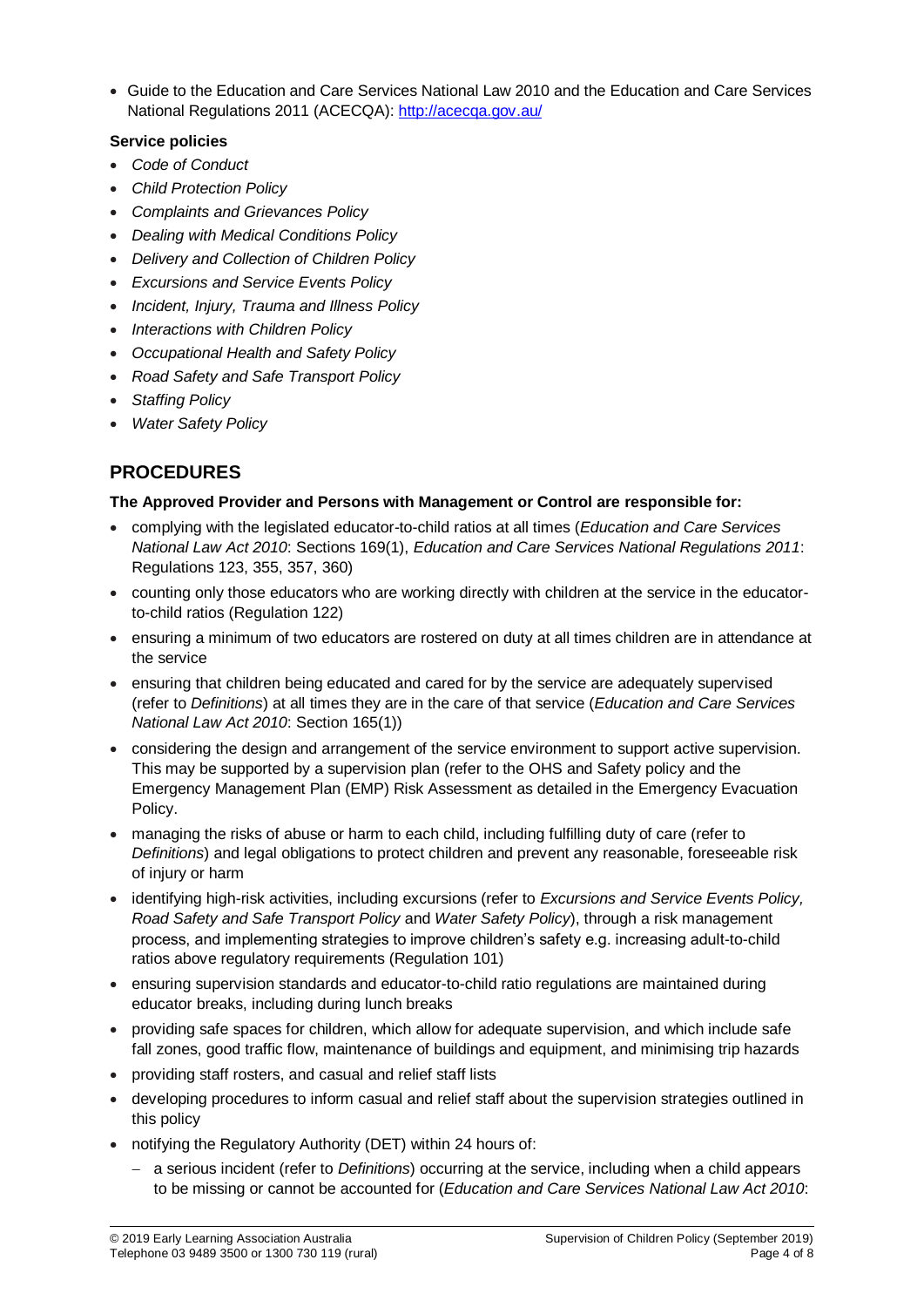Section 174(2)(a), *Education and Care Services National Regulations 2011*: Regulations 12, 176(2)(a))

- $-$  a complaint alleging that the health, safety or wellbeing of a child has been compromised or that the law has been breached (*Education and Care Services National Law Act 2010*: Section 174(2)(b), *Education and Care Services National Regulations 2011*: Regulations 175(2)(c), 176(2)(b))
- notifying parents/guardians of a serious incident (refer to *Definitions*) involving their child as soon as possible, but not more than 24 hours after the occurrence
- reporting notifiable incidents (refer to *Definitions*) to WorkSafe Victoria
- evaluating supervision procedures regularly in consultation with the Nominated Supervisor and educators
- ensuring that educators and staff comply with the service's *Code of Conduct* and *Road Safety and Safe Transport Policy*
- encouraging parents/guardians to comply with the service's *Code of Conduct* and *Road Safety and Safe Transport Policy*.

#### **The Nominated Supervisor and Persons in Day-to-Day Charge are responsible for:**

- ensuring that the prescribed educator-to-child ratios are met at all times and that educators have required qualifications (*Education and Care Services National Law Act 2010*: Sections 169(3)&(4), *Education and Care Services National Regulations 2011*: Regulations 123, 355, 357, 360)
- counting only those educators who are working directly with children at the service in the educatorto-child ratios (Regulation 122)
- ensuring a minimum of two educators are rostered on duty at all times children are in attendance at the service
- ensuring that children being educated and cared for by the service are adequately supervised (refer to *Definitions*) at all times they are in the care of that service (*Education and Care Services National Law Act 2010*: Section 165(2))
- considering the design and arrangement of the service environment to support active supervision. This may be supported by a supervision plan (r(refer to the OHS and Safety policy and the Emergency Management Plan (EMP) Risk Assessment as detailed in the Emergency Evacuation Policy.
- maintaining safe spaces for children, which allow for adequate supervision, and which includes safe fall zones, good traffic flow, maintenance of buildings and equipment, and minimising trip hazards
- managing the risks of abuse or harm to each child, including fulfilling duty of care (refer to *Definitions*) and legal obligations to protect children and prevent any reasonable, foreseeable risk of injury or harm
- identifying high-risk activities, including excursions (refer to *Excursions and Service Events Policy, Road Safety and Safe Transport Policy*), through a risk management process, and implementing strategies to improve children's safety e.g. increasing adult-to-child ratios above regulatory requirements (Regulation 101(2))
- ensuring supervision standards are maintained during educator breaks, including during lunch breaks
- evaluating supervision practices regularly in consultation with other educators and the Approved Provider
- ensuring that educators and staff comply with the service's *Road Safety and Safe Transport Policy*
- encouraging parents/guardians to comply with the service's *Road Safety and Safe Transport Policy*.

#### **All other educators are responsible for:**

providing adequate supervision (refer to *Definitions*) at all times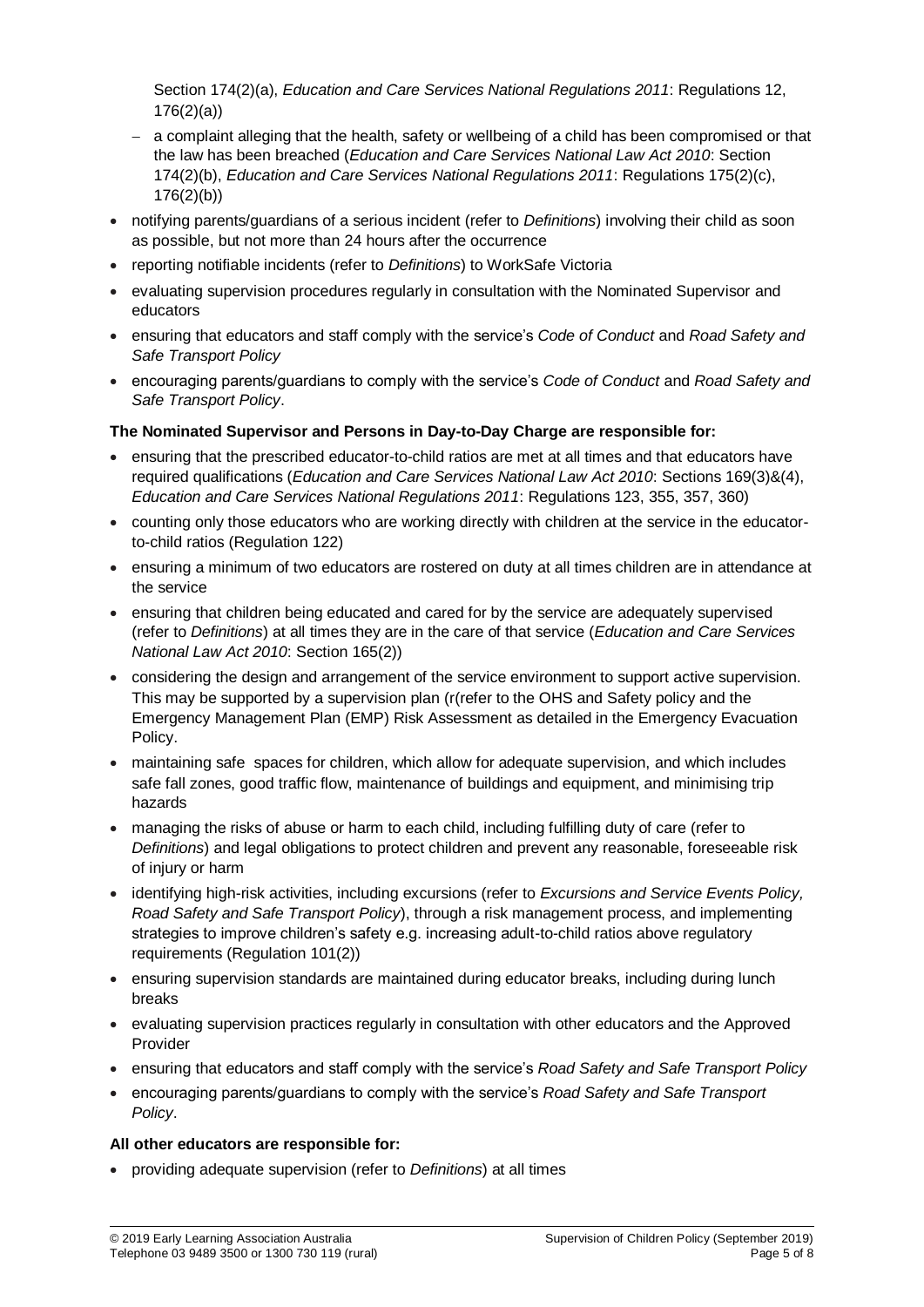- being alert to, and aware of, risks and hazards and the potential for incidents and injury throughout the service, not just within their own immediate area, and using supervision skills to reduce or prevent incident or injury to children and adults
- managing the risks of abuse or harm to each child, including fulfilling duty of care (refer to *Definitions*) and legal obligations to protect children and prevent any reasonable, foreseeable risk of injury or harm
- procedures to ensure that all children are accounted for, including by referring to attendance records (refer to *Definitions*) at various times throughout the day, both before and after outdoor activities
- adjusting supervision strategies to suit the service environment, educator skills, and age mix, dynamics and size of the group of children being supervised and the activities being undertaken
- maintaining a duty of care to children at all times (including when the child is on the premises but not signed into or signed out of the care of the service and the parent/guardian or person delivering or collecting the child is responsible for supervising that child)
- communicating with other educators regularly to ensure adequate supervision at all times
- informing parents/guardians, volunteers and students at the service about the *Supervision of Children Policy* and the ways that they can adhere to its procedures
- ensuring doors and gates are closed at all times to prevent children from leaving the service unaccompanied or from accessing unsupervised/unsafe areas of the service
- deciding when to interrupt and redirect children's play to ensure safety at all times
- identifying opportunities to support and extend children's learning while also recognising their need to play without adult intervention
- conducting daily safety checks of the environment to assess safety and to remove hazards
- arranging the environment (equipment, furniture and experiences) to ensure effective supervision while also allowing children to access quiet/private spaces
- providing direct and constant supervision when a child is near water (refer to *Water Safety Policy*) or near a road (refer to *Road Safety and Safe Transport Policy)*
- conducting a risk assessment prior to an excursion to identify risks to health, safety or wellbeing and specifying how these risks will be managed and minimised (refer to *Excursions and Service Events Policy*)
- notifying the Approved Provider in the event of a serious incident (refer to *Definitions*) occurring at the service or of a complaint being made alleging that the health, safety or wellbeing of a child has been compromised
- assisting the Approved Provider and the Nominated Supervisor to evaluate supervision practices regularly
- supervising children's daily departure from the service and being aware of the person who has authority to collect the child (refer to *Delivery and Collection of Children Policy*)
- complying with the service's *Code of Conduct* and *Road Safety and Safe Transport Policy*.

### **Parents/guardians are responsible for:**

- ensuring educators are aware that their children have arrived at or departed from the service signing in the Attendance Book arrival and departure
- ensuring that doors and gates, including playground gates, are closed after entry or exit
- being aware of the movement of other children near gates and doors when entering or exiting the service
- enabling educators to supervise children at all times by making arrangements to speak with them outside program hours
- supervising their own children before signing them into the program and after they have signed them out of the program
- familiarising themselves with the service's *Code of Conduct* and *Road Safety and Safe Transport Policy*